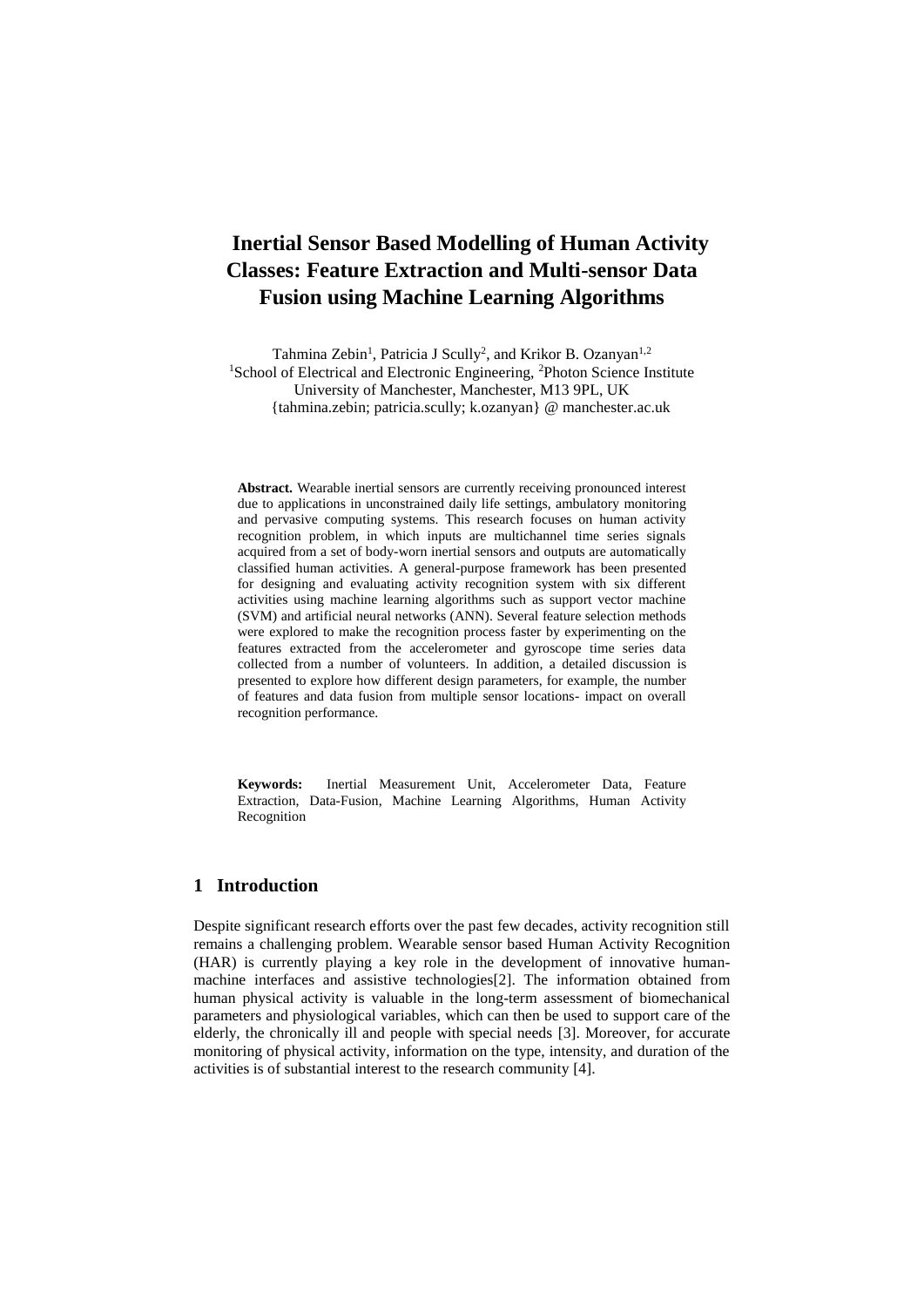Over several years, studies of gestures and activity recognition have been confined to clinical settings and conventional lab-based equipment, such as stationary and expensive 3D motion capturing systems and force plates[5]. For studying activities in unconstrained daily life settings, body-worn inertial sensors are emerging as a preferable research option in many cases [6, 7]. In addition, these systems are portable, more affordable than their laboratory counterparts. Hence, in this paper, we have developed an off-the-shelf lower body inertial sensor system. The system is designed and built as a set of 5 sensor units initially, each with an integrated MPU-9150 IMU to capture motion data. The system is specifically designed to study lower body motion. The sensors are connected via ribbon cables to a single control hub based on an Arduino board and an XBee transmitter. The data from the sensor (accelerometer and gyroscope) is post-processed to facilitate an automatic classification of the activities performed.

For modelling and evaluating physical activity, a general-purpose machine learning framework is presented in this paper. The framework comprises components for data acquisition and pre-processing, data segmentation, feature extraction and selection[1, 8], training and classification, decision fusion[9], and performance evaluation. It should be noted that, machine learning based algorithms for recognition of gestures and activities is a relatively new application area, and we provide a systematic insight on the use of classification algorithms (e.g. SVM, ANN) in MATLAB for some common physical activities.

# **2 Design of the Human Activity Recognition Chain**

A typical Human Activity Recognition (HAR) system contains a stream of sensor data at the input stage acquired using multiple sensors worn on the body. The sensor data is then pre-processed to filter out signal variability or artefacts. The processed data is then segmented to isolate the region of interest of the activity or gesture. Afterwards, features that capture the activity characteristics are extracted from the signals within each segment[8]. In the training stage, the extracted features and corresponding ground truth class labels are used as input to train a classifier model in the training stage. In classification stage, the features and a previously trained model are used to calculate a score for each activity class and to map these scores into a single class label in the classification stage. If multiple sensors or classifiers are considered, the output of several classifiers may subsequently be fused. In addition, a performance evaluation stage allows the assessment of the performance of the recognition system[1]. In the rest of the paper, significant stages (shown in Figure 1) are used and the design decisions we made for the activity recognition task in hand is presented in detail.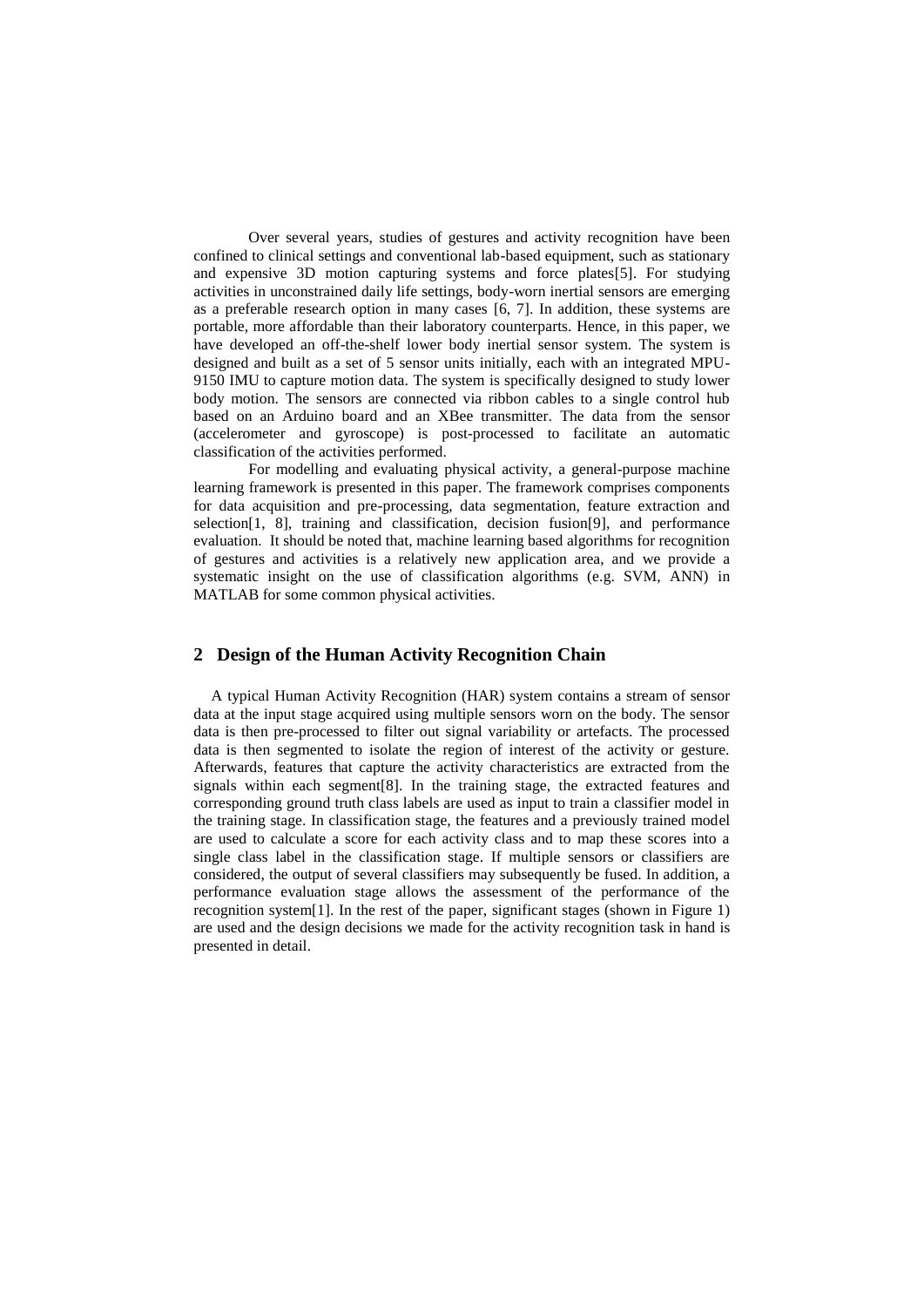

**Fig. 1. Components of the human activity recognition chain[1])**

### **2.1 Sensor Data collection and Preprocessing**

In the first stage of a typical activity recognition system, raw data is acquired using several sensors attached to different locations on the body. In our research the activities were tracked using five sensing units (model: MPU-9150) placed at (a) Sensor 1: Pelvis/waist region, (b) Sensor 2 and 3: Left and right thigh, (c) Sensor 4 and 5: Left and right shank of the volunteer. A schematic diagram of the Inertial Measurement System used for this research is shown in Figure 2.

A single sensing unit is comprised of a 3-axis accelerometer and a 3-axis gyroscope recording timestamped motion data at a sampling rate of 50 Hz. All the recorded data was sent via XBee to a laptop placed in close proximity to the participant. Five volunteers performed a continuous sequence of six generic ambulatory activities[7] listed in Table 1. The activity was repeated 10 times for each participant, resulting in a dataset of about 120 minutes.



**Fig. 2. Schematic of the wearable inertial sensor system and orientation of the sensing unit.**

**Table 1. Categorical Physical Activity and Activity ID for the activity recognition task**

| <b>Activity</b>    | <b>Activity ID</b> |
|--------------------|--------------------|
| Walking            |                    |
| Walking_upstairs   |                    |
| Walking_downstairs |                    |
| Sitting            |                    |
| Standing           |                    |
| Lying down         |                    |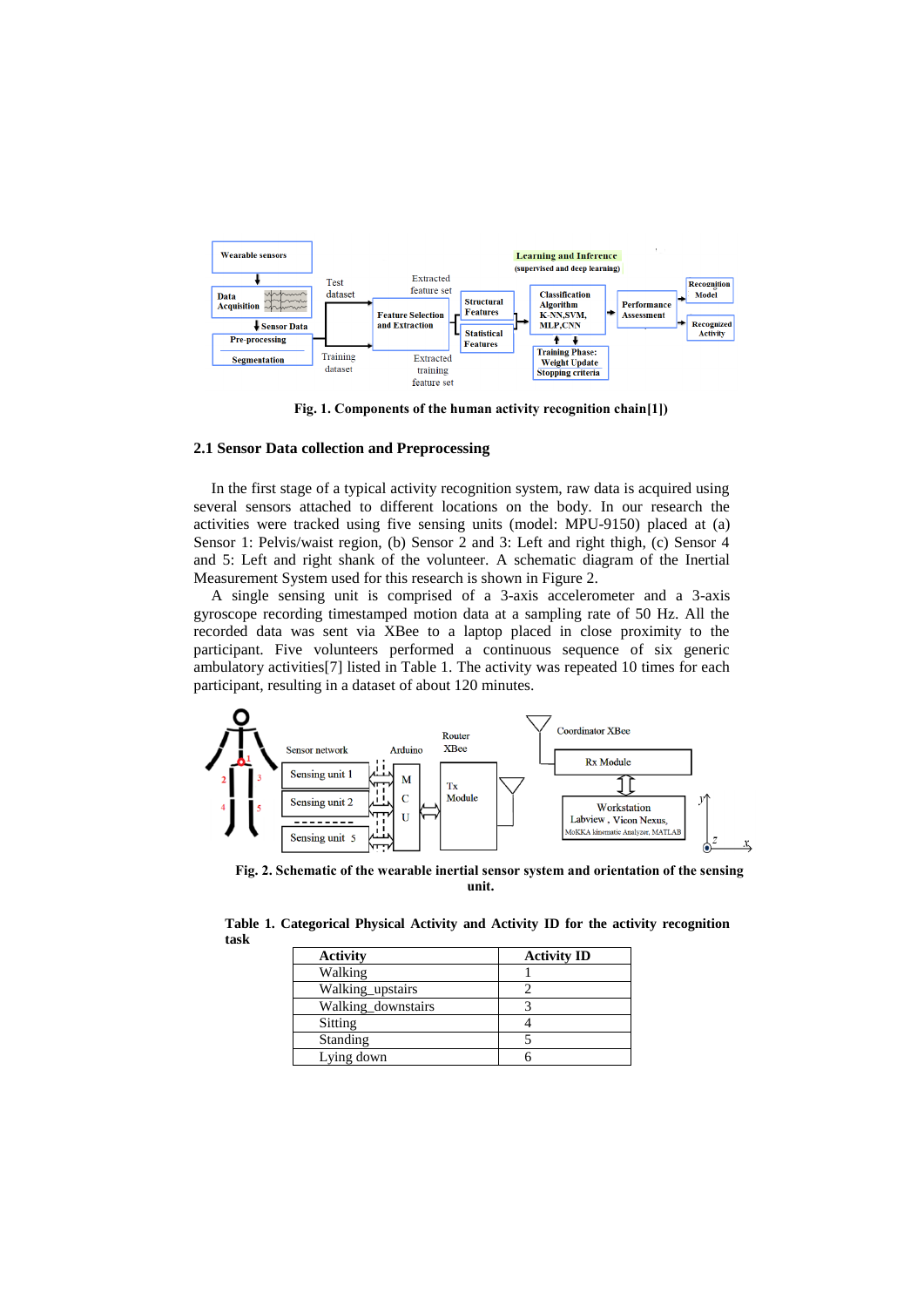### **2.2 Extraction and Selection of Features**

Manual selection of features is a difficult task. The higher the dimensionality of the feature space, the more training data is needed for model parameter estimation and the system becomes more computationally intensive. For real-time processing on embedded systems the objective is to minimize memory, computational power and bandwidth requirement. It is therefore important to use an optimum number of features that will still allow the system to achieve the desired target performance. Current literature uses a wide range of features such as signal based features [10] (e.g. mean, variance, FFT – coefficients, spectral entropy, and overall energy.) Other than that, body model based parameters (calculated from a 3D skeleton using multiple on body sensors) incorporating prior knowledge can lead to higher performance and increase robustness from person to person [3, 6].

By identifying the most salient features for learning, the most useful aspects of the data is used for analysis and future prediction. The hypothesis explored in this research is that feature selection for classification tasks can be accomplished on the basis of convolution[11] and pooling of features, and that such a feature selection process can be beneficial to a variety of common machine learning algorithms. Here, we have utilized the statistical and spectral features from segmented time series data as the features to be processed by the classification algorithm. The 66 features computed from the inertial sensor's accelerometer data are listed in table 2.

| <b>Feature Name</b>               | <b>Feature Number</b>    | <b>Additional Information</b>                                         |
|-----------------------------------|--------------------------|-----------------------------------------------------------------------|
| Average value(1 each)             | feature(1)<br>feature(2) | acceleration<br>For<br>all<br>three<br>components $(x,y,z)$ direction |
|                                   | feature(3)               |                                                                       |
| RMS value(1 each)                 | feature $(4)$            | All<br>acceleration<br>three                                          |
|                                   | feature(5)               | components                                                            |
|                                   | feature(6)               |                                                                       |
|                                   |                          |                                                                       |
| Autocorrelation features (3 each) | feature $(7:9)$          | Height of main peak; height                                           |
|                                   | feature $(10:12)$        | and position of second peak                                           |
|                                   | feature $(13:15)$        |                                                                       |
| Spectral peak features (12 each)  | feature $(16:27)$        | Height and position of first 6                                        |
|                                   | feature $(28:39)$        | peaks                                                                 |
|                                   | feature $(40:51)$        |                                                                       |
| Spectral power features (5 each)  | feature $(52:56)$        | Total power in 5 adjacent and                                         |
|                                   | feature $(57:61)$        | pre-defined frequency bands                                           |
|                                   | feature $(62:66)$        |                                                                       |

**Table 2. List of extracted features from accelerometer data for each activity for the activity recognition scenario**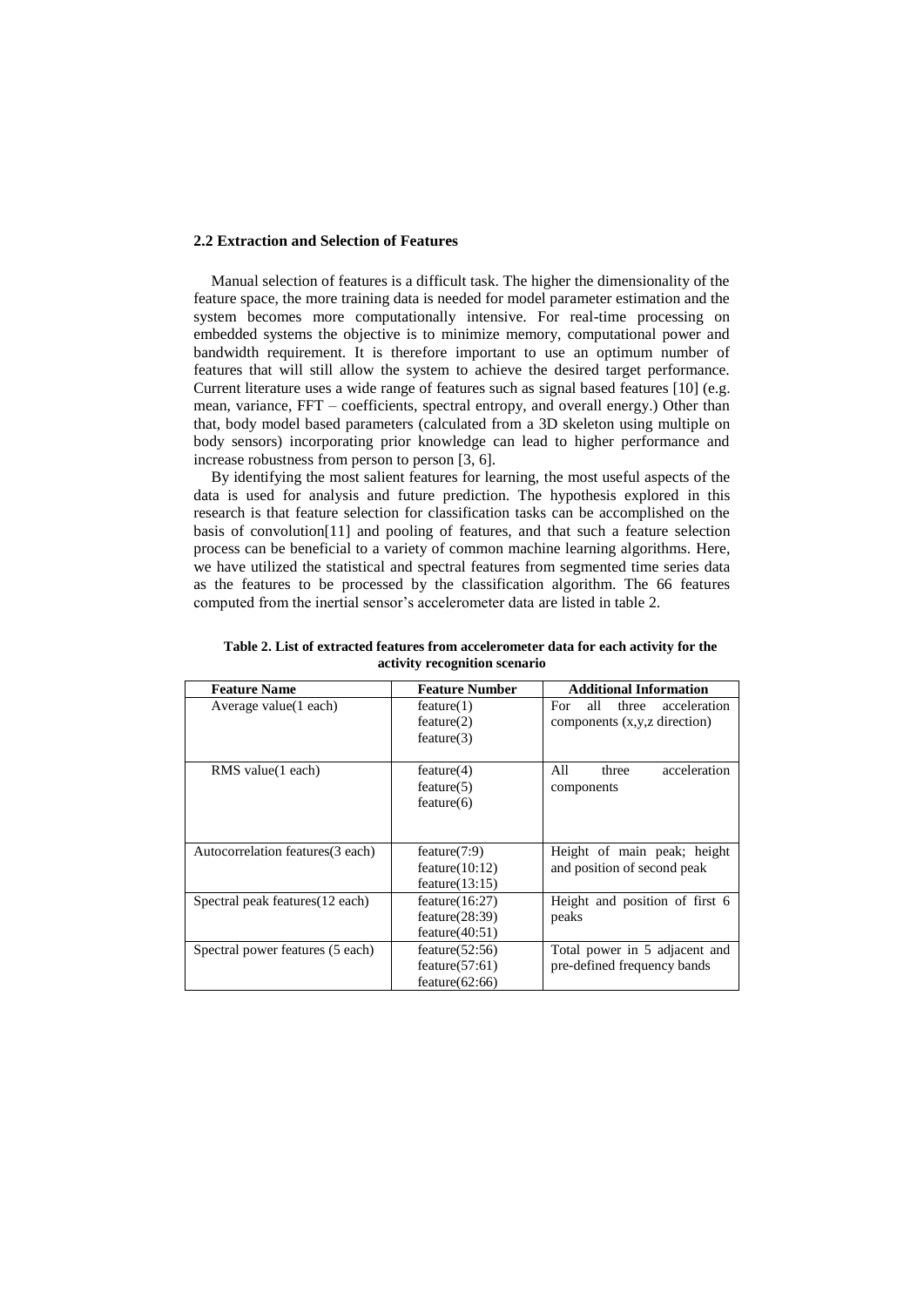# **3 Training and Classification using Machine Learning Algorithms**

The classifier itself influences the recognition performance of an activity recognition system. The decision for or against different classifier can be made either by having lower computational complexity or simply by superior performance. In our research, we have investigated the performance of several classifiers used in activity recognition to suggest an automated and alternative approach to hand-crafted feature extraction and classification techniques.

Classification techniques such as Nearest Neighbors, Naïve Bayes (NB), Support Vector machine (SVM) and Multi-layer Perceptron (MLP) based neural networks has been tested in this research. In the following sections, we will explore the capabilities and efficiency of two machine learning algorithms: Support vector Machine and multi-layer perception on inertial sensor based human activity recognition data. It should be noted that, machine Learning approaches such as SVM and MLP includes kernel based and random forest feature selection mechanism ensuring the generalization of the relevant features.

#### **3.1 Neural Network based Classification**

Neural networks are capable of performing pattern-recognition techniques useful in the analysis of gait dynamics [12]. In this section activity classification was performed with a MATLAB based multilayer perceptron (MLP) model as a neural network. The multilayer perceptron consists of three or more layers (an input and an output layer with one or more hidden layers) of nonlinearly-activating nodes. Since an MLP is a Fully Connected Network, each node in one layer connects with a certain weight  $w_{ij}$  to every node in the following layer. The weight of each node is adjusted in a manner so that minimize the error in the entire output.



**Fig. 3. (a) MATLAB neural network Train tool has been utilized to train the neural network. (b) The confusion matrix shows an accuracy rate of 91.7% for activity recognition for neural network based activity classification.**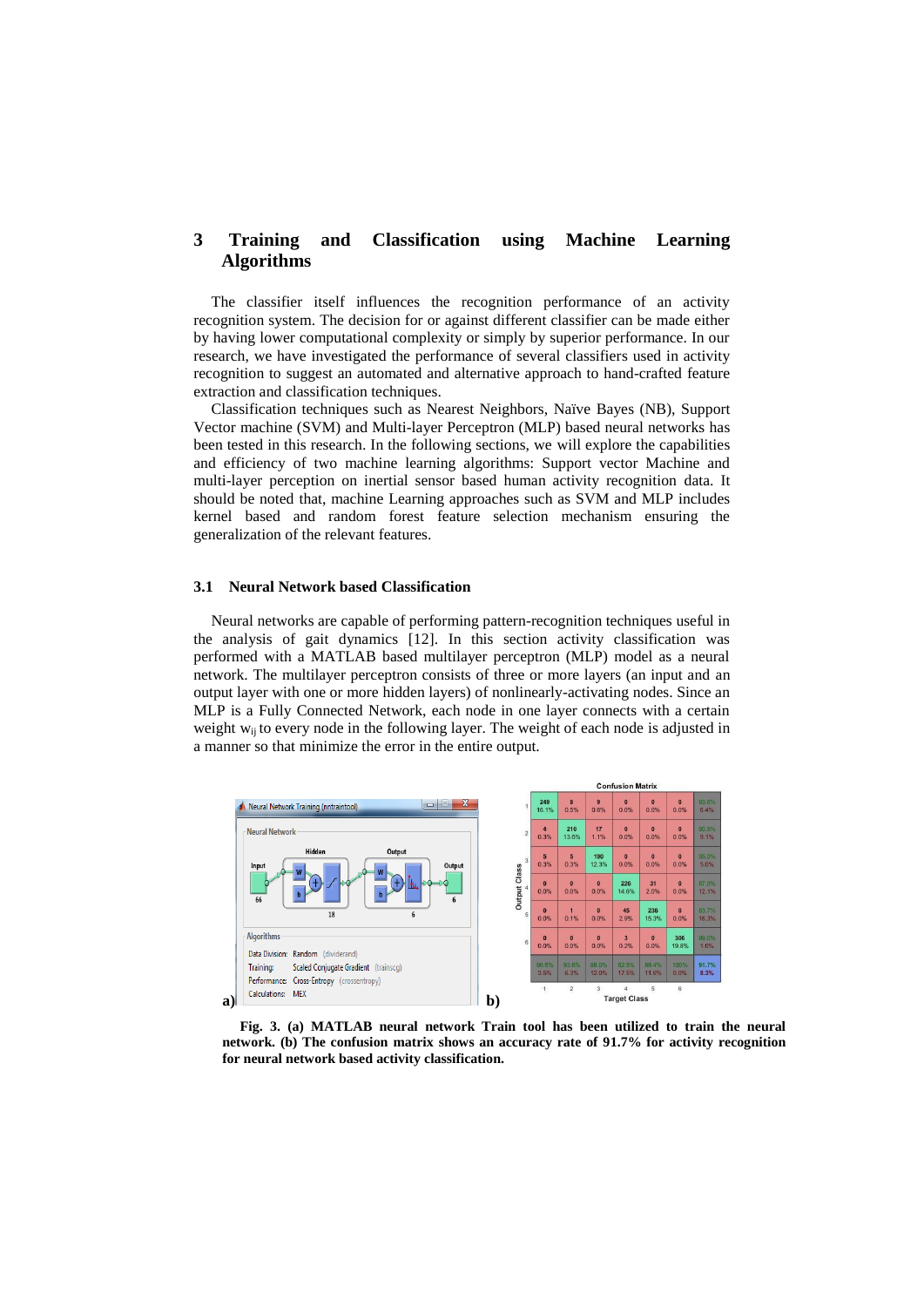Learning occurs in the perceptron by changing connection weights after each piece of data is processed, based on the amount of error in the output compared to the expected result. The learning is carried out through backpropagation, a generalization of the least mean squares algorithm in the linear perceptron. To quantitatively assess the performance of a classification algorithm we have predicted the activities for a small test dataset, and compared them against the known class values. To visually represent the accuracy, a confusion matrix is used in this paper. The confusion matrix is a square matrix that summarizes the cumulative prediction results for all couplings between actual and predicted classes, respectively. As indicated in figure 3, it was observed that there has been above 12% misclassification of walking downstairs and sitting activity based on the accelerometer signal based features. Whether features from the gyroscope improve the accuracy, is yet to be explored. In addition, training the network with a bigger database from more volunteers is planned as a part of future research.

#### **3.2 Support Vector Machine based Classification**

The Support Vector Machine (SVM) technique is a powerful machine-learning algorithm based on its ability to find non-linear patterns. The classifier is trained at the first stage with a specific activity and their known classes. A MATLAB based 'Classification Learner' App[13] has been used here to auto generate functions to train a classifier based on the dataset. The returned arguments include information of how the dataset is partitioned during the training phase. The remaining samples of the dataset can be used for testing the accuracy of the classifier. The prediction result is visualized in a confusion matrix. Figure 4 shows the Confusion Matrix when the data is classified and tested using support vector machine. During this initial stage of testing 96.7% of the activities were classified correctly. The accelerometer based feature for walking downstairs and sitting down caused 7.4% of false hits which need further specification in classifying that activity. As can be observed from the results the best performance was obtained for SVM classifier because of the suitability of the kernels to the activities we chose to classify.



**Fig. 4. (a) Confusion Matrix when the data is classified using support vector machine; (b) Screenshot of an activity classified correctly by the recognition system.**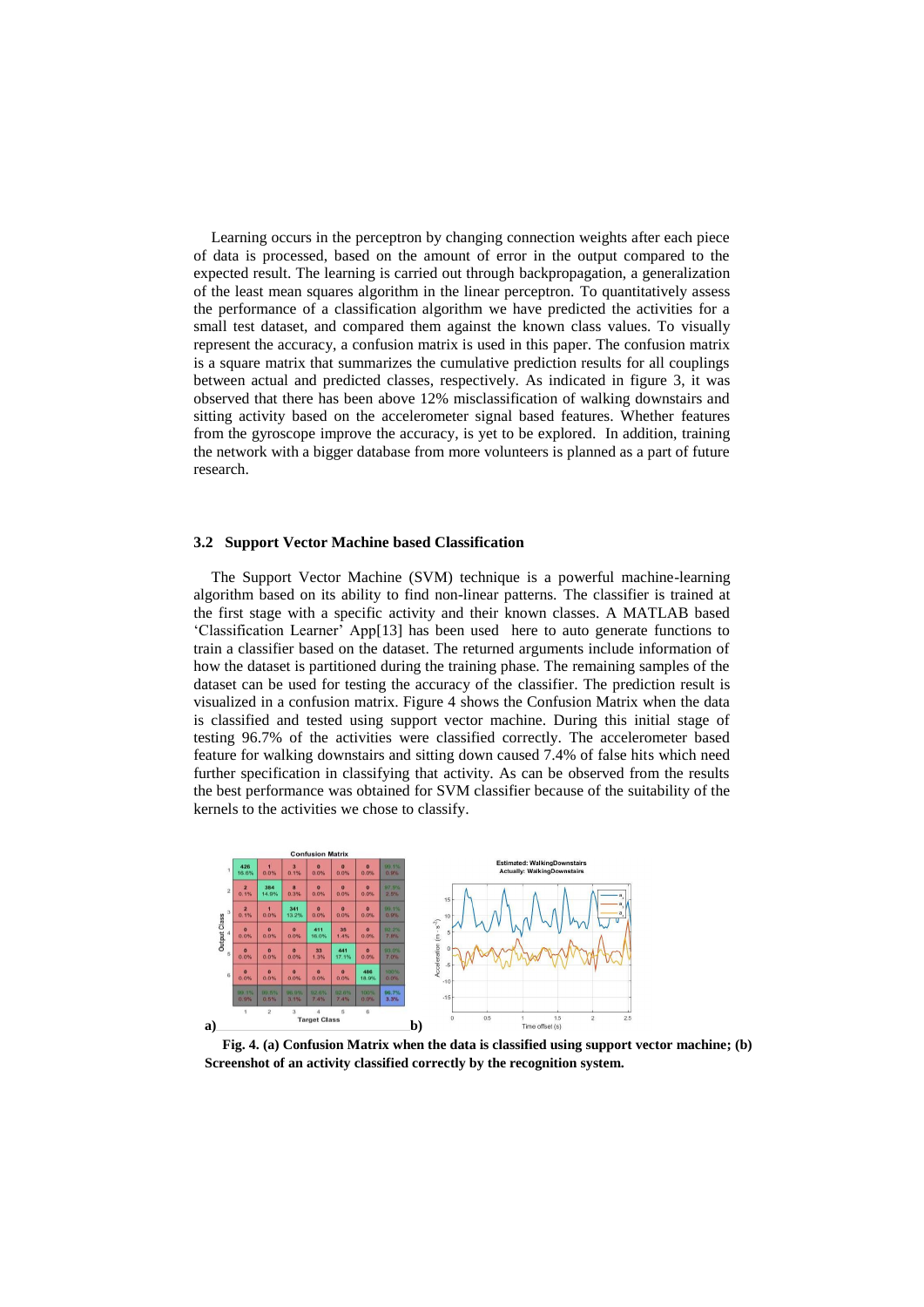### **4 Effect of Multi-Sensor Data Fusion**

During our studies, we also experimented on the impact of different sensor modalities on the activity recognition performance. This part of the study is conducted using a the K-NN (nearest neighbor) classifier using MATLAB classification learner app[11].In order to quantitatively understand the recognition performance, some standard metrics such as accuracy, recall, precision and confusion matrices were used.

From the results presented in figure 5 and 6, a strong influence on the recognition accuracy can be observed with the combination of sensors. Figure 5 shows that, the precision of person dependent activity recognition changes from 90% to 94.1% when sensor data from the shank and thigh are also used along with the pelvic sensor data. It was observed that while some parts of the sensor data (e.g. single axis from the accelerometer or gyroscope) do contribute to a precise classification whilst some other axial data might introduce noise. Other than that, the classification performance is found to be 65.7% precision for a person independent scenario (where the classifier is trained with activities from multiple volunteers).



**Fig 5. Activity recognition performance for different sensor position combinations.** 



**Fig 6. Recognition performance for features extracted from different sensors for person dependent evaluation**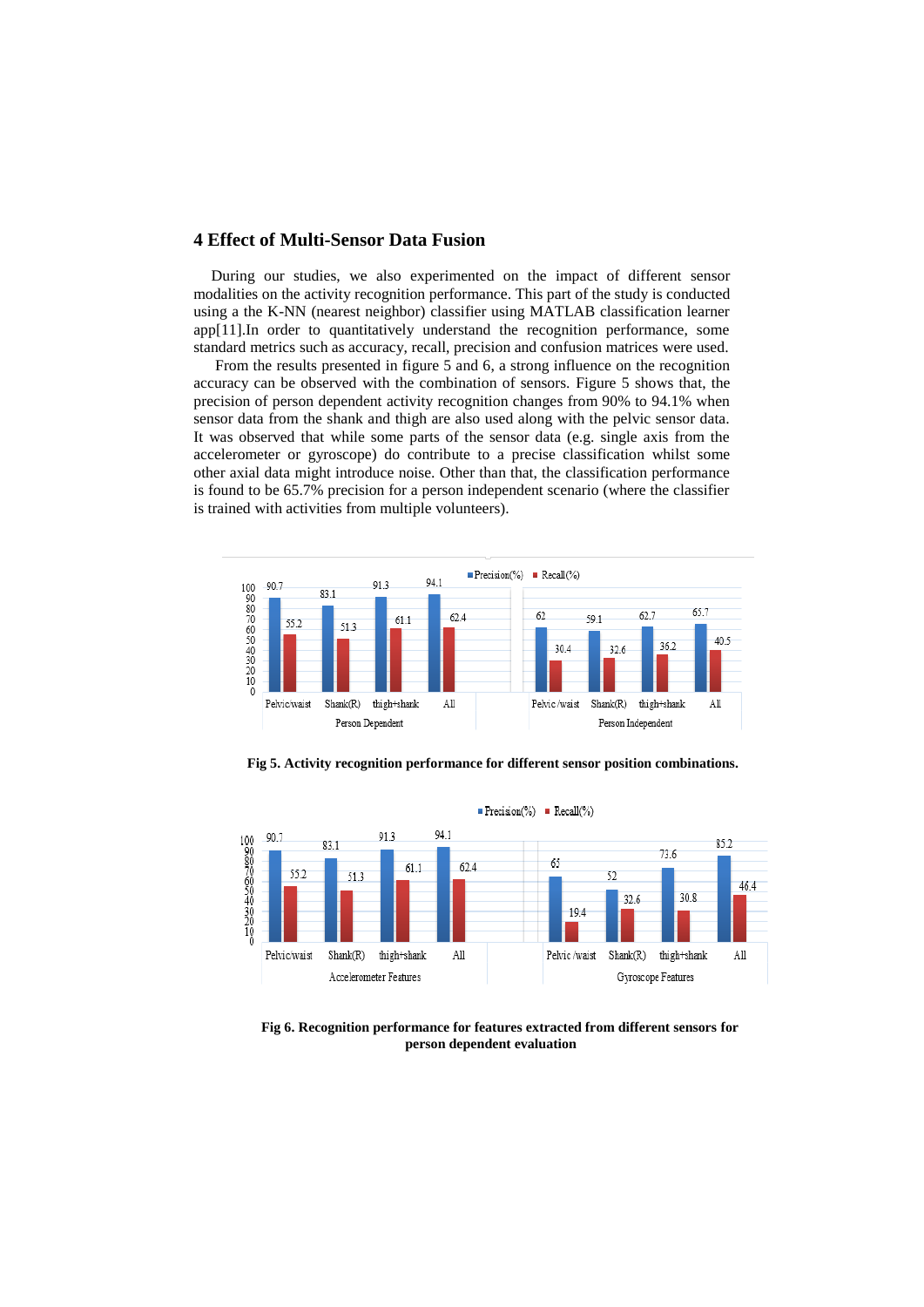Figure 6 shows the impact of features processed from accelerometer and gyroscope separately and it is observed that even for the person dependent scenario, the gyroscope data contained far less useful features than the accelerometer data. However, features from a gyroscope improve the accuracy in the case where the activities are constrained and distinguished by translation and rotation of the joint angles. A combined accelerometer and gyroscope feature processing is a planned part of our future research.

# **5 Conclusion**

The present work described the development of an IMU-based measurement system and investigated the feasibility of its use in human activity recognition and classification scenario. The activities of the system were selected to be of low complexity, which allowed us to compare algorithms in terms of overall recognition performance. For designing more complex activity recognition system, the procedural stages involved and studied in this research will infer some intuitive decisions. In addition, accurate information on the sensor model, positioning and orientation of sensors during different activities will provide generalization and will contribute to a open dataset for human activity recognition based research. Future research will include Composite activities, Concurrent and overlapping activities and also some multi-attribute classification approaches and deep learning approaches for activity recognition in a multi-sensor scenario.

#### **Acknowledgments.**

Tahmina Zebin would like to thank the Presidents Doctoral Scholar award scheme, University of Manchester for funding her PhD.

### **References**

- [1] A. Bulling, U. Blanke, and B. Schiele, "A tutorial on human activity recognition using body-worn inertial sensors," *ACM Comput. Surv.,* vol. 46, pp. 1-33, 2014.
- [2] W. Ugulino, D. Cardador, K. Vega, E. Velloso, R. Milidiú, and H. Fuks, "Wearable Computing: Accelerometers' Data Classification of Body Postures and Movements," in *Advances in Artificial Intelligence - SBIA 2012: 21th Brazilian Symposium on Artificial Intelligence, Curitiba, Brazil, October 20-25, 2012. Proceedings*, L. N. Barros, M. Finger, A. T. Pozo, G. A. Gimenénez-Lugo, and M. Castilho, Eds., ed Berlin, Heidelberg: Springer Berlin Heidelberg, 2012, pp. 52-61.
- [3] A. Mannini and A. M. Sabatini, "Machine Learning Methods for Classifying Human Physical Activity from On-Body Accelerometers," *Sensors,* vol. 10, pp. 1154-1175, Feb 2010.
- [4] L. Shaopeng, R. X. Gao, D. John, J. W. Staudenmayer, and P. S. Freedson, "Multisensor Data Fusion for Physical Activity Assessment," *Biomedical Engineering, IEEE Transactions on,* vol. 59, pp. 687-696, 2012.